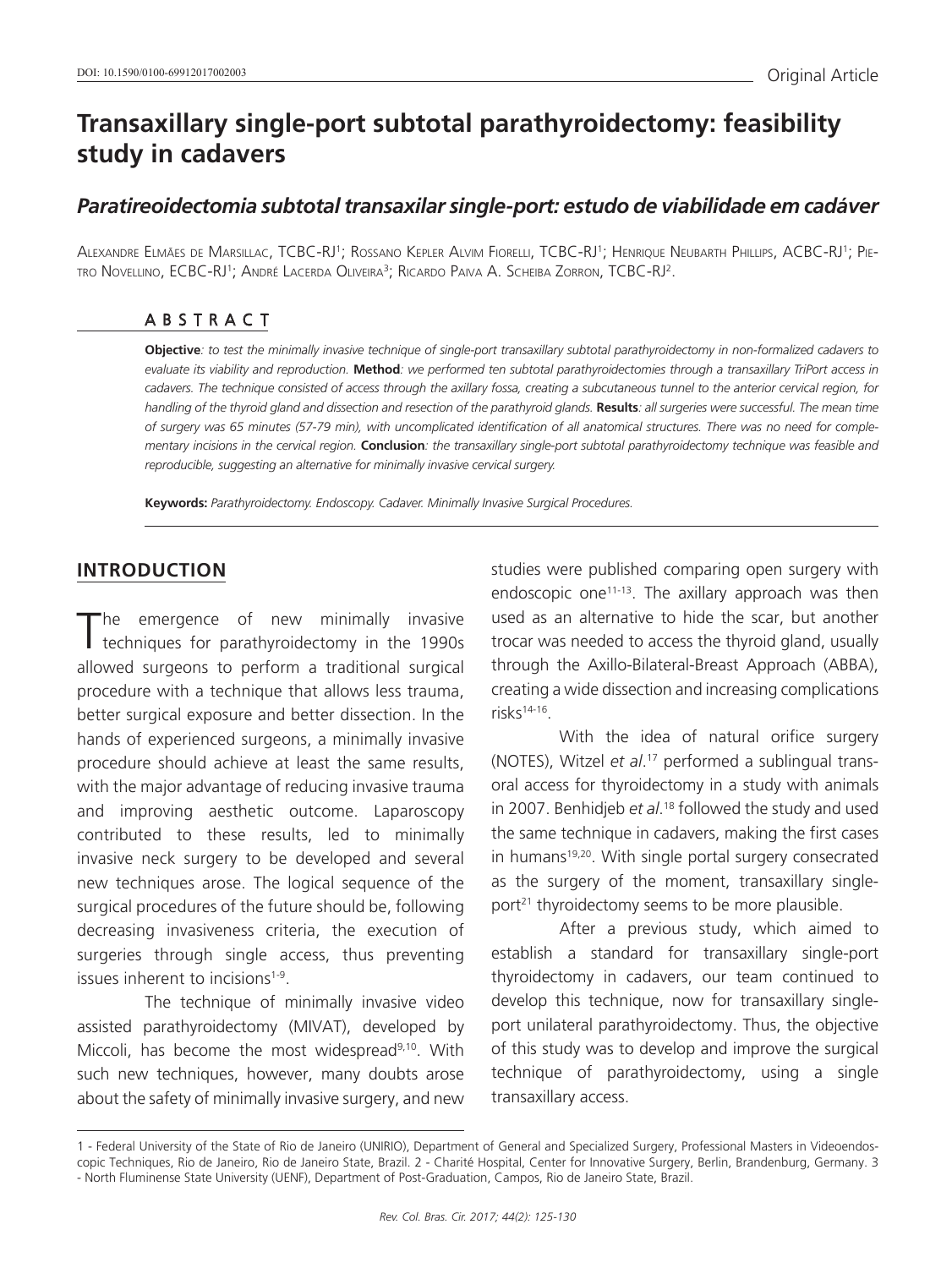

*Figure 1. Two-cm incision in the axillary sulcus.*

#### **METHODS**

We carried out the study at the Anatomical Institute of the Federal University of the State of Rio de Janeiro (UNIRIO), in the years 2013 and 2014, using ten fresh frozen cadavers prior to their formalization. Inclusion criteria were cadavers of both genders, middleaged, without previous neck surgery, and BMI <30.

In the operative technique, we placed the cadaver in dorsal decubitus with the upper limb extended to 270° and flexed at the elbow with the hand under the head. A monitor sit at the head of the cadaver, and the surgeon, as well as the assistant, remained below the ipsilateral arm. The procedure started with a 2cm incision in the axillary sulcus ipsilateral to the parathyroid to be resected, followed by dissection of the subcutaneous tissue with Kelly's forceps, placement of the TriPort and insulation with CO<sub>2</sub> (4 to 8 mmHg) (Figure 1).



*Figure 2. Making of the subcutaneous tunnel.*

We then proceeded to the subcutaneous tunnel, with blunt dissection with a 30° endoscope, 10mm in diameter, and cutting until reaching the neck, above the pectoral muscle, passing over the clavicle (Figure 2).

Then we opened the platysma muscle and bluntly separated the pre-thyroid muscles, identifying the thyroid gland. An ascending dissection of the thyroid gland followed with scissors, rotating it medially on its longitudinal axis with an apprehension forceps for identification of the recurrent laryngeal nerve and parathyroids (Figures 3 and 4).

We then apprehended the parathyroid followed by its dissection and section with scissors. We removed the whole gland through the incision, protected by the TriPort, and performed wound synthesis with intradermal suture (Figure 5).



*Figure 3. Identification of the recurrent laryngeal nerve. Figure 4. Parathyroid identification.*

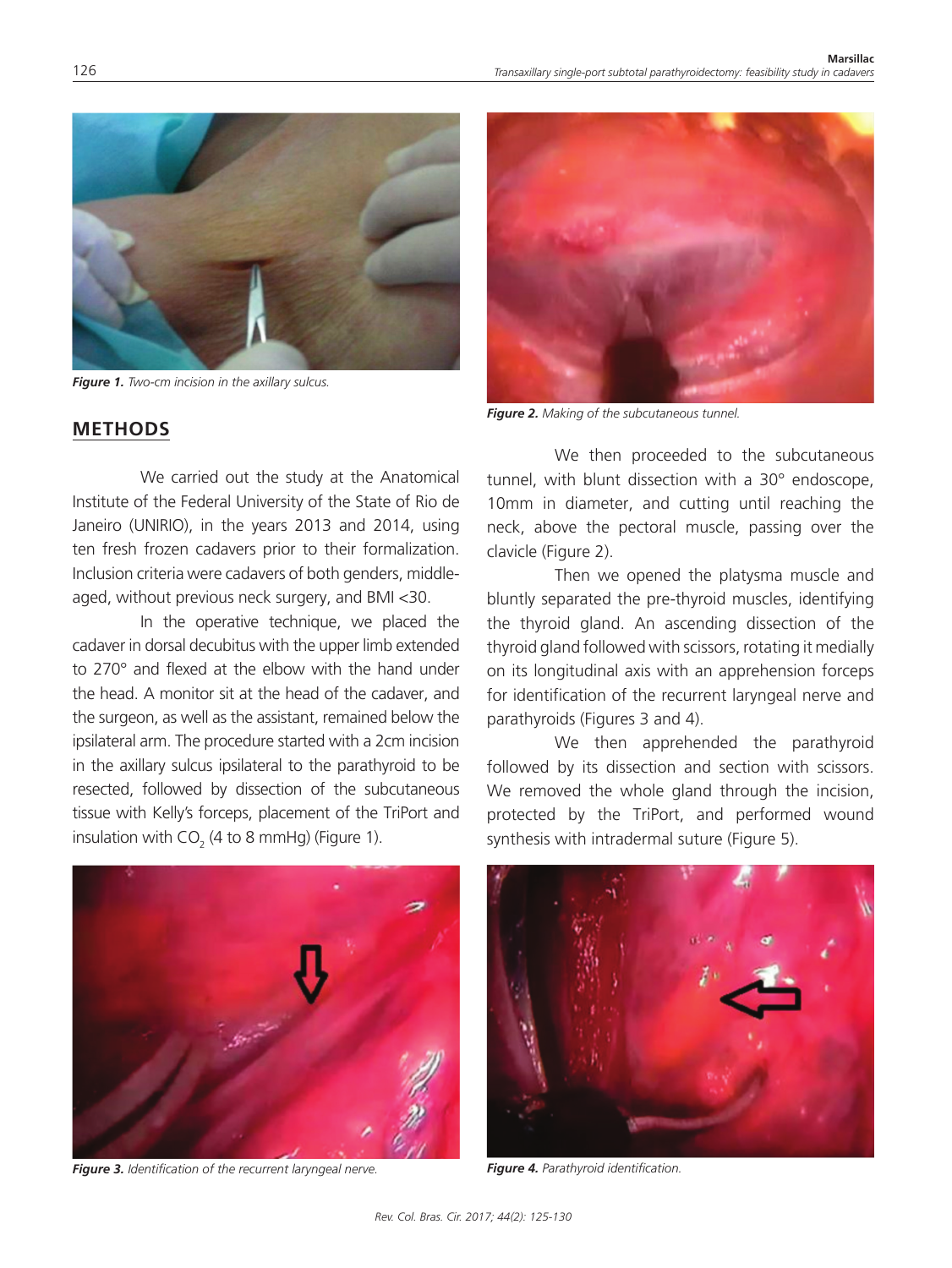

*Figure 5. Final aspect of the scar.*

#### **RESULTS**

The transaxillary parathyroidectomy was successful in all cases. It was possible to visualize the two glands on the studied side, as well as the recurrent laryngeal nerve. The mean time of preparation of the subcutaneous tunnel for parathyroid access was 35.1 minutes (29-42) (Table 1).

The mean surgery time was 65 minutes (57- 79) (Table 2).

#### **DISCUSSION**

The present study shows the feasibility of neck surgery, such as thyroidectomy and parathyroidectomy, through a single access. Since Gagner<sup>6</sup> performed an

*Table 1. Time for the subcutaneous tunnel*

endoscopic subtotal parathyroidectomyin 1996, many surgeons began to look for a less invasive way of doing the surgical procedures in the neck and especially trying to avoid visible scarring as in open surgery. However, even with new techniques, although with good clinical results, the adoption of endoscopic procedures has been weak, due to issues such as steep learning curve and limited training, and lack of surgeons with the capacity to teach the new techniques.

The MIVAT technique, performed through a 2cm incision in the anterior cervical region, is the most widespread and employed procedure for minimally invasive surgery, described in 1997 for parathyroidectomy for primary hyperparathyroidism. It has been observed that it could also be used in thyroid surgeries and in 2002, Miccoli *et al*. 10 carried out a multicenter study with 336 patients. There were with seven transient recurrent laryngeal nerve lesions and one permanent lesion (0.3%), nine cases of transient hypoparathyroidism, and two cases of permanent hypoparathyroidism (0.67%). The disadvantages of this surgery are the scar, even if small, in the neck, the contraindication in large glands, and the impossibility to perform lymphadenectomy in the central compartment, which suggests that the main indication for MIVAT are benign diseases.

In order to conceal the surgical scar, the transoral, sublingual approach to thyroidectomy, despite anatomical complexity, was relatively easy and added parathyroidectomy and thyroidectomy

| Cadaver        | Tunnel time       | Cadaver        | Operative Time    |
|----------------|-------------------|----------------|-------------------|
|                | 42min             |                | 79min             |
| 2              | 39min             | 2              | 74 <sub>min</sub> |
| 3              | 38min             | 3              | 68min             |
| $\overline{4}$ | 40 <sub>min</sub> | $\overline{4}$ | 70 <sub>min</sub> |
| 5              | 35min             | 5              | 63min             |
| 6              | 33min             | 6              | 62min             |
| 7              | 34min             | 7              | 62min             |
| 8              | 30min             | 8              | 57 <sub>min</sub> |
| 9              | 29min             | 9              | 57min             |
| 10             | 31min             | 10             | 58min             |

*Table 2. Operative time*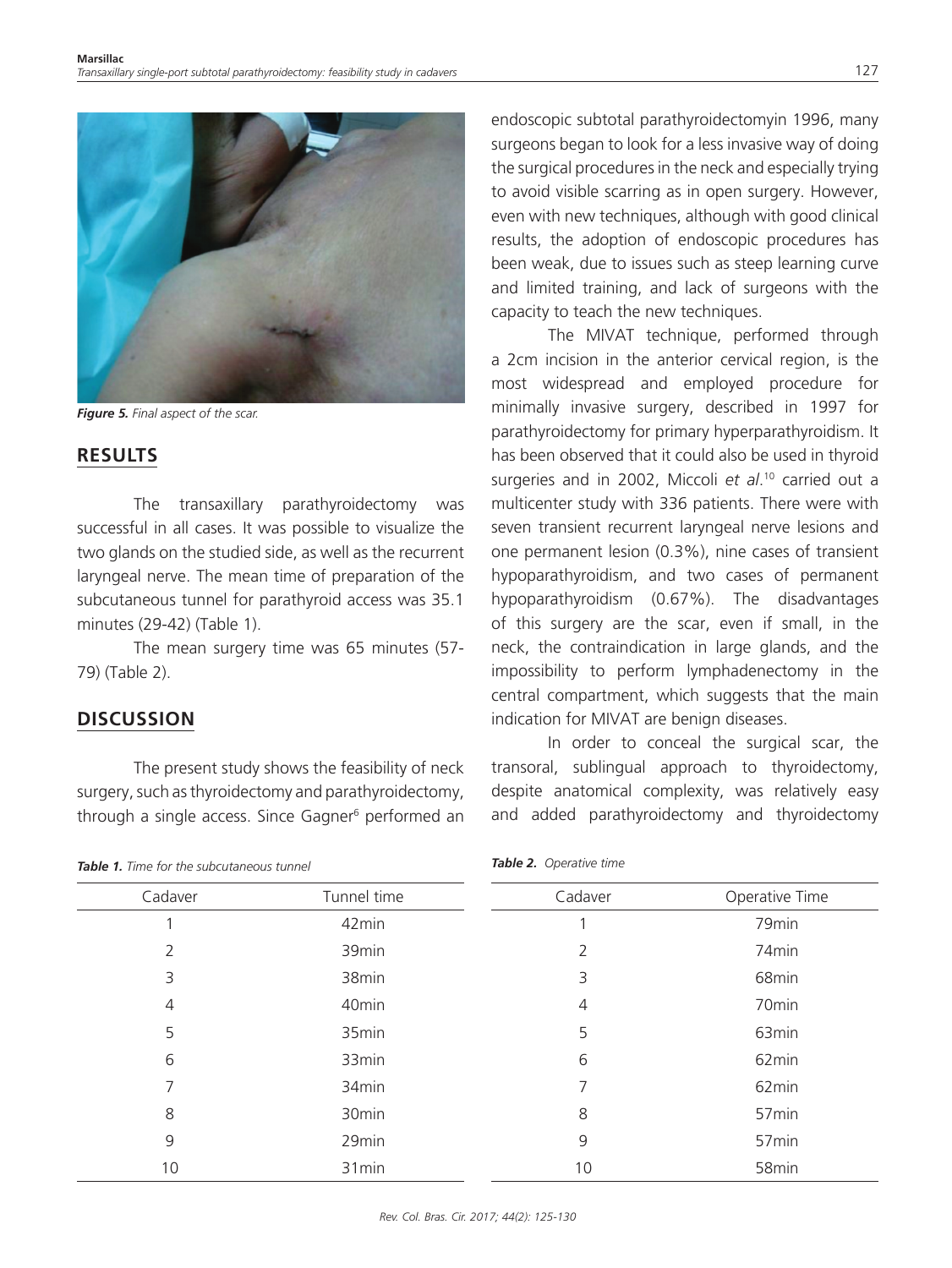to NOTES techniques<sup>17-20</sup>. It seems to be a promising surgery, since the glands have their embryonic origins at the base of the tongue and migrate to the anterior cervical region, being a natural path to go through during surgery. However, it requires studies with larger samples to demonstrate its real importance.

Lee *et al*. 21 devised the single-port axillary endoscopic thyroidectomy. However, in their study, they used an adapted system, with an Alexis® and a glove, in whichhe inserted three 5mm trocars, in the first, third and fifth fingers. To create the subcutaneous space, they used an acrylic bar and CO2 gas inflating at a pressure of 4 to 6 mmHg. They used a flexible 5mm endoscope, as well as a Sonosurg scissors. Thyroid resection began at the upper pole toward the lower pole with identification and preservation of the recurrent laryngeal nerve and parathyroids. The gland was withdrawn and a suction drain was inserted. The results were good and there were no complications. In the article, they noted that the 5mm range helped to avoid the clash of instruments by creating two imaginary planes, upper plane for the camera and lower plane for the instruments. Another important point detected was the use of instruments of different lengths, preventing the surgeon from colliding with his forceps.

More recently, Kang *et al*. 22 showed the feasibility and safety of robotic surgery in transaxillary thyroidectomy. There are, however, limitations to robotic surgery due to the high cost and specific training, thus not being accessible to all endoscopic surgeons. There is also a need for larger incisions for the robotic arms. With the new generation of robots and patentsexpiration, there may be cost reduction and accommodation for single-port surgery.

Lee *et al*. 23 studied 259 patients, 96 in the endoscopic group and 163 in the robotic group, comparing the two techniques. Both groups had similar operative times, as well as length of hospital stay and blood loss, but the number of lymph nodes removed was higher in the robotic group (P.004). In a meta-analysis comparing robotic with endoscopic surgery, Lin *et al*. 24 did not observe statistical difference regarding operative time and conversions for open surgery. However, the robotic arm obtained a greater number of complications, the authors suggesting

that there is no clinical benefit for robotic surgery, when compared with the endoscopic one, in the accomplishment of thyroidectomies.

In a study by Phillips *et al*. 25, using the same access for thyroidectomy in animals and cadavers, they observed that it was possible to perform the procedure, with identification of all anatomical structures and preservation of the parathyroid glands. Based on this work, we performed this study aimed at the excision of the parathyroid glands, preferentially for adenomas.

In our study, the use of the TriPort gave us greater freedom of movement with the tweezers, even in a 2cm incision. This access is possible both for thyroidectomy and for parathyroidectomy, avoiding a scar in the cervical region and transferring it to the axillary region. One can extend the scar if the size of the surgical specimen is large, without hampering aesthetics. It is a procedure requiring a team of professionals with experience in Single-Port surgery, since the tweezers work in parallel with the camera and there is collision between them. Laparoscopic tweezers of different sizes can minimize the problem of collisions by keeping the surgeon and the assistant a little further from each other. The space is restricted, but sufficient to work with safety, enabling, with clarity, the identification of noble structures.

In addition to not leaving a visible scar, another advantage is that there is no need for neck hyperextension, a position that causes postoperative pain and is limited in patients with cervical pseudoarthrosis. Among the disadvantages of the technique is its use in patients with lesions larger than 4cm, since it is difficult to dissect and remove the specimen through the subcutaneous tunnel, and in those with disease in multiple glands, due to the need for bilateral dissection. However, since most of the primary hyperparathyroidisms is from single glands, the techniqueis perfectly feasible.

This technique was later used in a patient at the Klinikum Bremerhaven Hospital, Bremerhaven, Germany, but with small differences. The subcutaneous tissue was dissected with a rigid acrylic bar through the access in the left axillary fossa until reaching the anterior neckregion. After installation of the TriPort®,  $CO<sub>2</sub>$  was injected with a pressure of 6mmHg and the pre-thyroid muscles were dissected with identification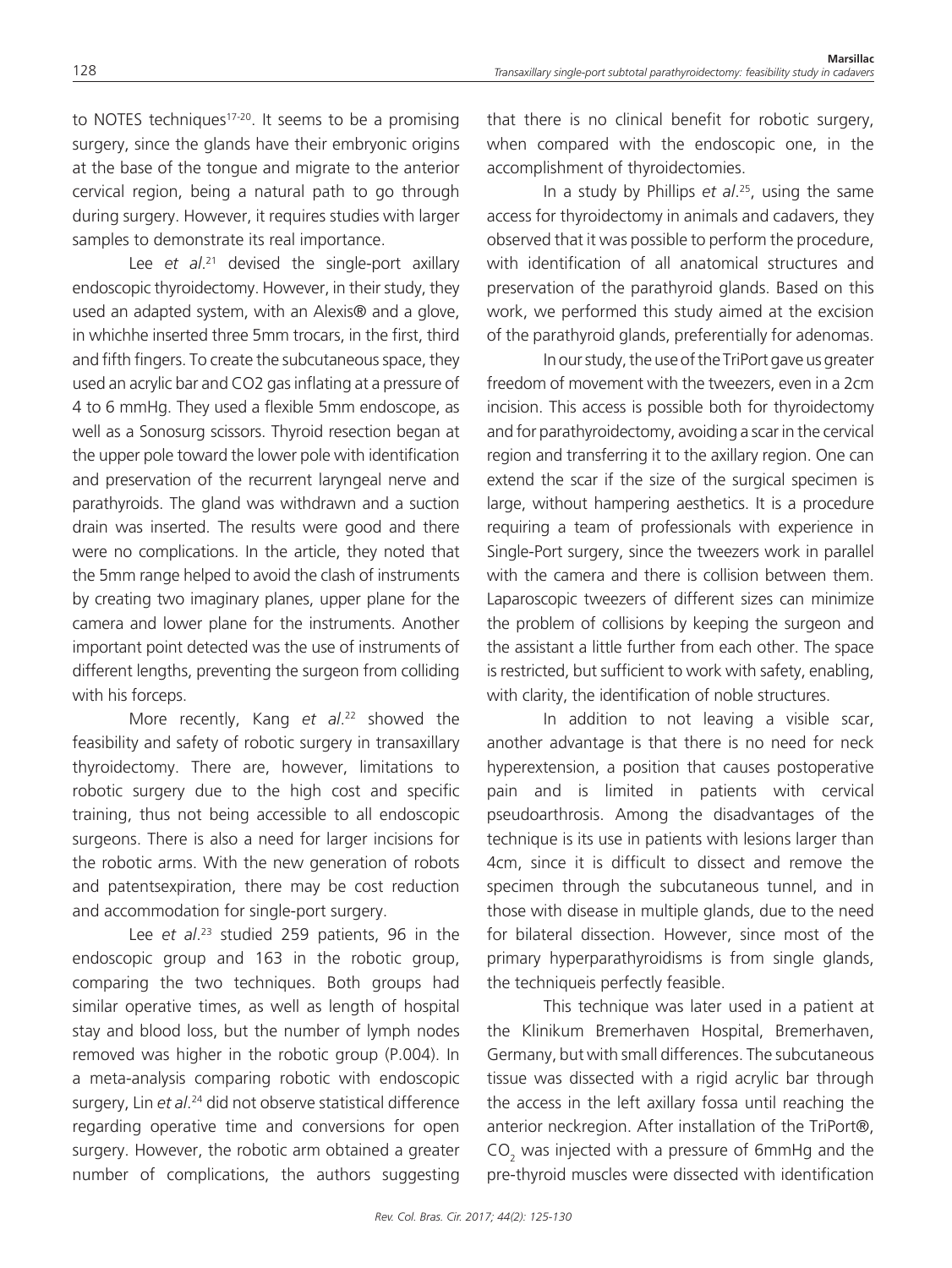of the thyroid gland and its medial rotation, which allowed the visualization of the parathyroid adenoma in the thyroidupper pole. The gland was resected using Harmonic Ace® Curved Shears<sup>25</sup>.

With the described technique, it was possible to perform parathyroidectomy with easy identification

## RESUMO

of the noble structures, demonstrating that the surgery is feasible and can be carried out by surgeons with experience in advanced endoscopic surgery. A study with more cases is still necessary so that the transaxillary surgery technique becomes a routine in parathyroid surgery.

**Objetivo**: testar a técnica minimamente invasiva de paratireoidectomia subtotal transaxilar s*ingle-port* em cadáveres não formalizados para avaliar sua viabilidade e reprodução. **Método**: foram realizadas dez paratireoidectomias subtotais por via transaxilar através de acesso por *TriPort* em cadáveres. A técnica realizada consistiu em acesso pela fossa axilar, criando-se um túnel subcutâneo até a região cervical anterior, para manuseio da glândula tireoide e dissecção e ressecção das paratireoides. **Resultados:** todas as cirurgias foram realizadas com sucesso. O tempo médio de cirurgia foi 65 minutos (57-79 min), com identificação, sem dificuldades, de todas as estruturas anatômicas. Não houve necessidade de incisões complementares na região cervical. **Conclusão**: a técnica de paratireoidectomia subtotal transaxilar *single-port* foi viável e reprodutível, sugerindo uma alternativa para a cirurgia cervical minimamente invasiva.

**Descritores:** Paratireoidectomia. Endoscopia.Cadáver. Procedimentos Cirúrgicos Minimamente Invasivos.

## **REFERENCES**

- 1. Kalloo AN, Singh VK, Jagannath BS, Niiyama H, Hill SL, Vaughn CA, et al. Flexible transgastric peritoneoscopy: a novel approach to diagnostic and therapeutic interventions in the peritoneal cavity. Gastrointest Endosc. 2004;60(1):114-7.
- 2. Zorron R, Palanivelu C, Galvão Neto MP, Ramos A, Salinas G, Burghardt J, et al. International multicenter trial on clinical natural orifice surgery-- NOTES IMTN study: preliminary results of 362 patients. Surg Innov. 2010;17(2):142-58.
- 3. Lehmann KS, Ritz JP, Wibmer A, Gellert K, Zornig C, Burghardt J, et al. The German registry for natural orifice translumenal endoscopic surgery: report of the first 551 patients. Ann Surg. 2010; 252(2):263-70.
- 4. Meining A, Feussner H, Swain P, Yang GZ, Lehmann K, Zorron R, et al. Natural orifice transluminal endoscopic surgery (NOTES) in Europe: summary of the working group reports of the Euro-NOTES meeting 2010. Endoscopy. 2011;43(2):140-3.
- 5. Muenscher A, Dalchow C, Kutta H, Knecht R. The endoscopic approach to the neck: a review of the literature, and overview of the various techniques. Surg Endosc. 2011;25(5):1358-63.
- 6. Gagner M. Endoscopic subtotal parathyroidectomy in patients with primary hyperparathyroidism. Br J Surg. 1996;83(6):875.
- 7. Hüscher CS, Chiodini S, Napolitano G, Recher A. Endoscopic right thyroid lobectomy. Surg Endosc. 1997;11(8):877.
- 8. Gagner M, Inabnet WB 3rd. Endoscopic thyroidectomy for solitary thyroid nodules. Thyroid. 2001;11(2):161-3.
- 9. Miccoli P, Pinchera A, Cecchini G, Conte M, Bendinelli C, Vignali E, et al. Minimally invasive, video-assisted parathyroid surgery for primary hyperparathyroidism. J Endocrin Invest. 1997;20(7):429-30.
- 10. Miccoli P, Bellantone R, Mourad M, Walz M, Raffaelli M, Berti P. Minimally invasive video-assisted thyroidectomy: multiinstitutional experience. World J Surg. 2002;26(8):972-5.
- 11. Ikeda Y, Takami H, Sasaki Y, Takayama J, Kurihara H. Are there significant benefits of minimally invasive endoscopic thyroidectomy? World J Surg. 2004;28(11):1075-8.
- 12. Inabnet WB 3rd, Jacob BP, Gagner M. Minimally invasive endoscopic thyroidectomy by a cervical approach. Surg Endosc. 2003;17(11):1808-11.
- 13. Oertli D, Harder F. Surgical approach to thyroid nodules and cancer. Baillieres Best Pract Res Clin Endocrinol Metab. 2000;14(4):651-66.
- 14. Bärlehner E, Benhidjeb T. Cervical scarless endoscopic thyroidectomy: axillo-bilateral-breast approach (ABBA). Surg Endosc. 2008;22(1):154-7.
- 15. Shimazu K, Shiba E, Tamaki Y, Takiguchi S, Taniguchi E, Ohashi S, et al. Endoscopic thyroid